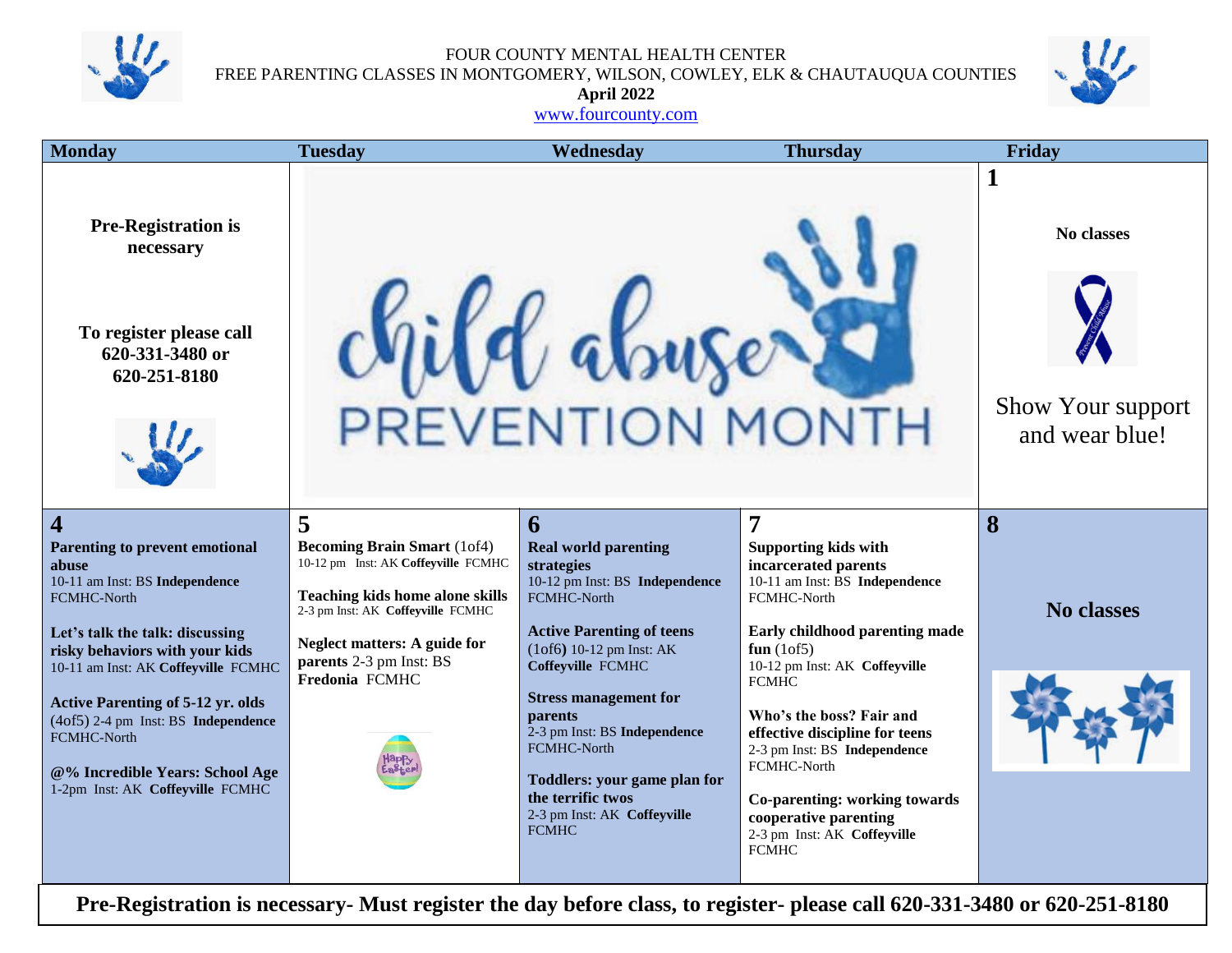

FOUR COUNTY MENTAL HEALTH CENTER FREE PARENTING CLASSES IN MONTGOMERY, WILSON, COWLEY, ELK & CHAUTAUQUA COUNTIES



#### **April 2022**

#### [www.fourcounty.com](http://www.fourcounty.com/)

| 11                                                                                                                                                                                                                                                                                                                                                                                                      | 12                                                                                                                                                                                                                                                                                                                                                                | 13                                                                                                                                                                                                                                                                                                                                                                                                   | 14                                                                                                                                                                                                                                                                                                                                      | 15                                          |
|---------------------------------------------------------------------------------------------------------------------------------------------------------------------------------------------------------------------------------------------------------------------------------------------------------------------------------------------------------------------------------------------------------|-------------------------------------------------------------------------------------------------------------------------------------------------------------------------------------------------------------------------------------------------------------------------------------------------------------------------------------------------------------------|------------------------------------------------------------------------------------------------------------------------------------------------------------------------------------------------------------------------------------------------------------------------------------------------------------------------------------------------------------------------------------------------------|-----------------------------------------------------------------------------------------------------------------------------------------------------------------------------------------------------------------------------------------------------------------------------------------------------------------------------------------|---------------------------------------------|
| <b>Parenting behaviors that harm</b><br>your kids<br>10-11 am Inst: BS Independence<br>FCMHC-North<br>Helping kids cope with painful<br>feelings<br>10-11 am Inst: AK Coffeyville<br><b>CMHC</b><br><b>Active Parenting of 5-12 yr. olds</b><br>(5of5) 2-4 pm Inst: BS Independence<br>FCMHC-North<br>Picking up the pieces: after child<br>sexual abuse<br>2-3 pm Inst: AK Coffeyville FCMHC<br>335553 | Our emotional wellbeing and<br>how it affects our kids<br>10-11 am Inst: BS Neodesha<br><b>FCMHC</b><br><b>Becoming Brain Smart (2of4)</b><br>10-12 pm Inst: AK Coffeyville FCMHC<br><b>Understanding screen addiction</b><br>2-3 pm Inst: BS Neodesha<br><b>FCMHC</b><br>Social emotional learning in the<br>home<br>2-3 pm Inst: AK Coffeyville<br><b>FCMHC</b> | Healing the invisible wounds:<br>kids exposed to violence<br>10-11 pm Inst: BS Independence<br>FCMHC-North<br><b>Active Parenting of teens</b><br>(2of6) 10-12 pm Inst: AK<br>Coffeyville FCMHC<br><b>Addressing child motivation</b><br>2-3 pm Inst: BS Independence<br>FCMHC- North<br><b>Understanding sensory</b><br>processing disorders in kids<br>2-3 pm Inst: AK Coffeyville<br><b>FCMHC</b> | <b>Teen dating violence</b><br>10-11 am Inst: BS Independence<br>FCMHC-North<br>Early childhood parenting made<br>fun $(2of5)$<br>10-12 pm Inst: AK Coffeyville<br><b>FCMHC</b><br>Words to never say to kids<br>2-3 pm Inst: BS Independence<br>FCMHC-North<br>Keeping kids safe online<br>2-3 pm Inst: AK Coffeyville<br><b>FCMHC</b> | <b>No classes</b>                           |
| 18<br><b>Manners parents should teach</b><br>their kids<br>10-11 pm Inst: BS Independence<br><b>FCMHC-North</b>                                                                                                                                                                                                                                                                                         | 19<br><b>Building resilience in uncertain</b><br>times: a guide for parents<br>10-11 am Inst: BS Fredonia<br><b>FCMHC</b>                                                                                                                                                                                                                                         | 20<br>The importance of self-care<br>for parents<br>10-11 am Inst: BS Independence<br>FCMHC-North                                                                                                                                                                                                                                                                                                    | 21<br>Child trafficking and<br>exploitation in Kansas<br>10-11 am Inst: BS Independence<br>FCMHC-North                                                                                                                                                                                                                                  | 22<br><b>No classes</b>                     |
| Love and Logic: discipline<br>solutions<br>10-11 am Inst: AK Coffeyville<br><b>FCMHC</b><br>Anger control for kids with<br><b>Autism</b><br>2-3pm Inst: AK Coffeyville FCMHC                                                                                                                                                                                                                            | <b>Becoming Brain Smart (3of4)</b><br>10-12 pm Inst: AK Coffeyville<br><b>FCMHC</b><br>Nurturing the blended family<br>2-3 pm Inst: AK Coffeyville<br><b>FCMHC</b>                                                                                                                                                                                                | <b>Active Parenting of teens</b><br>(3of6) 10-12 pm Inst: AK<br>Coffeyville FCMHC<br><b>Forgotten baby syndrome</b><br>2-3 pm Inst: BS Independence<br>FCMHC-North<br><b>Parent Education support</b>                                                                                                                                                                                                | Early childhood parenting made<br>fun $(3of5)$<br>10-12 pm Inst: AK Coffeyville<br><b>FCMHC</b><br>The irritable baby<br>2-3 pm Inst: BS Independence<br>FCMHC-North                                                                                                                                                                    | <b>RESPOND</b><br><b>SEE</b><br><b>KNOW</b> |
| Ten steps to positive discipline<br>(1of3) 2-3 pm Inst: BS Independence<br>FCMHC-North                                                                                                                                                                                                                                                                                                                  |                                                                                                                                                                                                                                                                                                                                                                   | group<br>2-3 pm Inst: AK Coffeyville<br><b>FCMHC</b>                                                                                                                                                                                                                                                                                                                                                 | When food becomes an obsession<br>for your child<br>2-3 pm Inst: AK Coffeyville                                                                                                                                                                                                                                                         |                                             |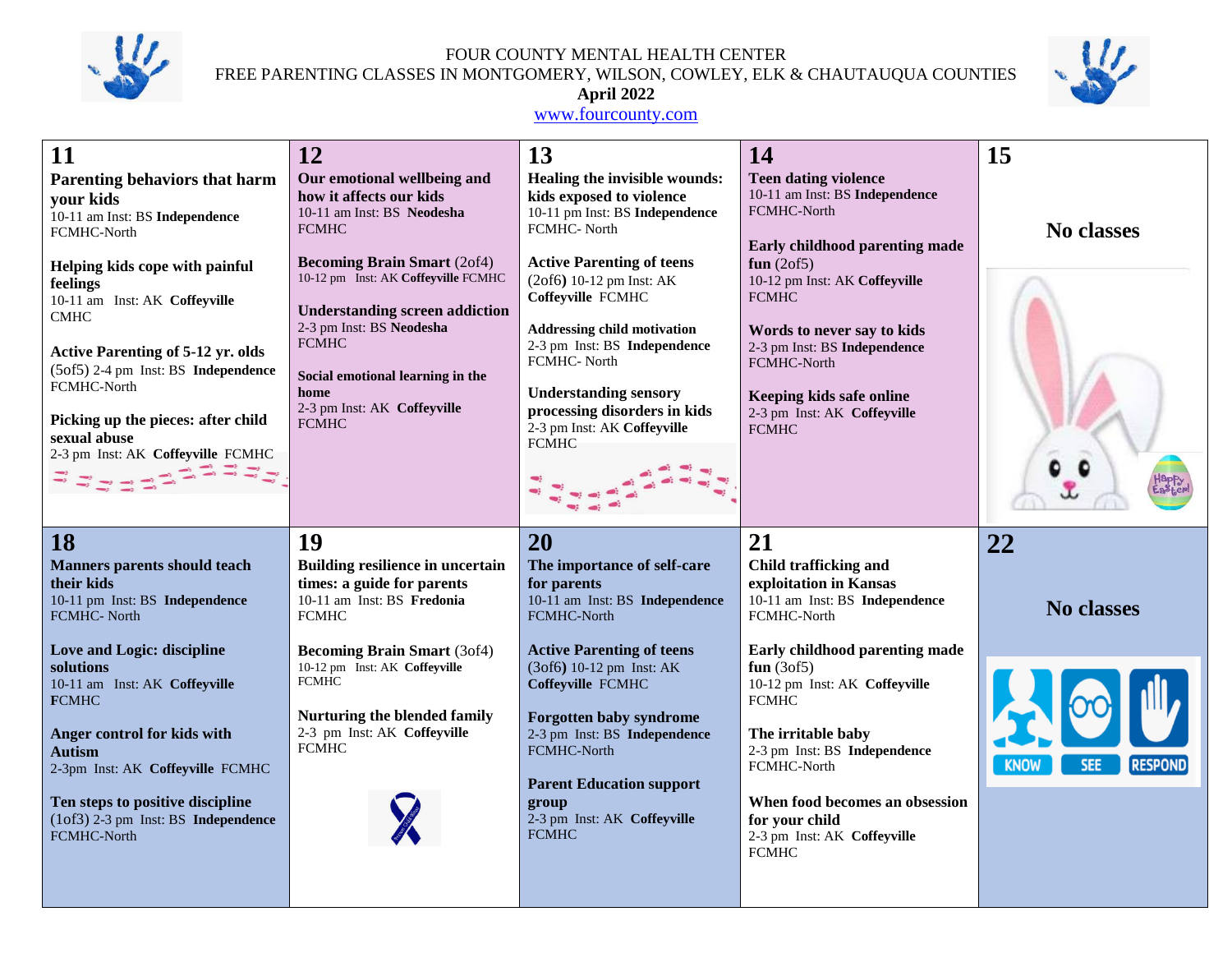

FOUR COUNTY MENTAL HEALTH CENTER FREE PARENTING CLASSES IN MONTGOMERY, WILSON, COWLEY, ELK & CHAUTAUQUA COUNTIES



# **April 2022**

#### [www.fourcounty.com](http://www.fourcounty.com/)

| 25                  | 26                                            | 27                                          | 28                                          | 29                |
|---------------------|-----------------------------------------------|---------------------------------------------|---------------------------------------------|-------------------|
|                     | Teaching kids about digital foot              | <b>Mindful parenting</b>                    | A parent's guide to internet                |                   |
|                     | prints                                        | 10-11 am Inst: BS Independence              | trends and behaviors                        | <b>No classes</b> |
| No classes          | 10-11 am Inst: BS Cowley FCMHC                | <b>FCMHC</b>                                | 10-11 am Inst: BS Independence              |                   |
|                     |                                               |                                             | FCMHC-North                                 |                   |
|                     | <b>Becoming Brain Smart</b> (4of4)            | <b>Active Parenting of teens</b>            |                                             |                   |
|                     | 10-12 pm Inst: AK Coffeyville<br><b>FCMHC</b> | $(4off)$ 10-12 pm Inst: AK                  | Early childhood parenting made              |                   |
|                     |                                               | Coffeyville FCMHC                           | fun $(4of5)$                                |                   |
|                     | Raising your grandchild                       |                                             | 10-12 pm Inst: AK Coffeyville               |                   |
|                     | 2-3 pm Inst: AK Coffeyville                   | <b>Dealing with BIG feelings</b>            | <b>FCMHC</b>                                |                   |
|                     | <b>FCMHC</b>                                  | 2-3 pm Inst: AK Coffeyville<br><b>FCMHC</b> |                                             |                   |
|                     |                                               |                                             | Being the best father you can be            |                   |
|                     |                                               | Parenting to prevent child                  | 2-3 pm Inst: AK Coffeyville<br><b>FCMHC</b> |                   |
| <b>FOR CHILDREN</b> |                                               | abuse                                       |                                             |                   |
|                     |                                               | 2-3 pm Inst: BS Neodesha                    | <b>Teaching kids social media</b>           | Every             |
|                     |                                               | FCMHC-North                                 | etiquette                                   |                   |
|                     |                                               |                                             | 2-3 pm Inst: BS Independence                |                   |
|                     |                                               |                                             | FCMHC-North                                 |                   |
|                     |                                               |                                             |                                             |                   |
|                     |                                               |                                             |                                             |                   |

# Virtual options available! For more information, email **Barbara Shoop** at **bshoop@fourcounty.com**



**Pre-Registration is necessary- Must register the day before class, to register- please call 620-331-3480 or 620-251-8180**